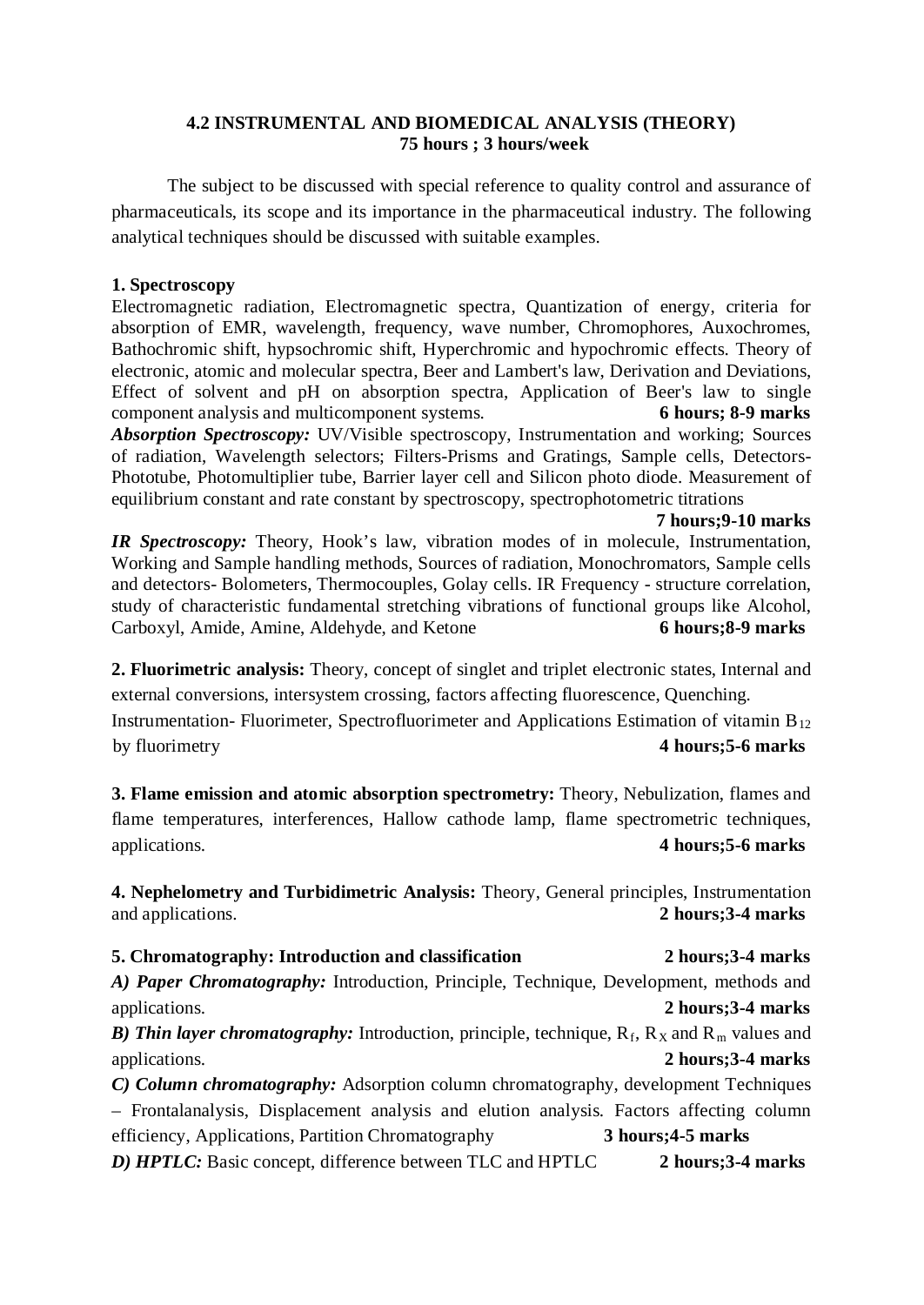*E) Ion exchange chromatography*: Ion exchange materials, synthetic ion exchange resins, Properties of ion exchangers, mechanism of ion exchange process, factors affecting ion exchange, applications. **3 hours;4-5 marks**

*F) HPLC:* Introduction, theory, instrumentation –Solvent treatment systems, Pumps-Reciprocating and displacement pumps, Columns, Guard column, Detectors- UV detectors, Flourimetric detectors, Refractive index detectors and applications. **4 hours;5-6 marks** *G) Size exclusion chromatography:* Theory, gels and applications **2 hours;3-4 marks**

*H) Gas chromatography*: Introduction, theory, instrumentation-carrier gas, types of columns, Stationary phases in gas liquid chromatography and gas solid chromatography, Detectors-Flame ionization detector, electron capture detector, thermal conductivity detector. Gas chromatogram, Derivatisation techniques like silylation, and esterification. Programmed temperature gas chromatography, Applications. **5 hours;6-7 marks** *I) Electrophoresis:* Principles of separation, Factors affecting separation, equipment for

paper and gel electrophoresis, Moving boundary electrophoresis, isoelectric focusing electrophoresis, Applications . **3 hours;4-5 marks**

#### **6. Electrometric methods:**

*A) Potentiometry:* Electrochemical cell, construction and working of reference electrode, Normal hydrogen electrode, calomel electrode, silver-silver chloride electrode, Indicator electrodes- Glass electrode, Antimony electrode, Quinhydrone electrode, Potentiometric titrations, methods of detecting end point, applications. **6 hours;8-9 marks** *B) Conductometry:* Introduction, conductivity cell, cell constant, conductometric titrations, Applications **2 hours;3-4 marks**

| 7. NMR: Theory and instrumentation of $H^1NMR$ , applications.                        | 2 hours; 3-4 marks |
|---------------------------------------------------------------------------------------|--------------------|
| 8. Mass Spectroscopy: Basic concept mass spectroscopy, applications. 2hours: 3-4marks |                    |
| 9. X-ray Diffraction: Theory of X-ray diffraction, applications.                      | 2 hours; 3-4 marks |

**10. Quality assurance:** Introduction, Sources of quality variation, control of quality variation, Validation methods. **4 hours;5-6 marks**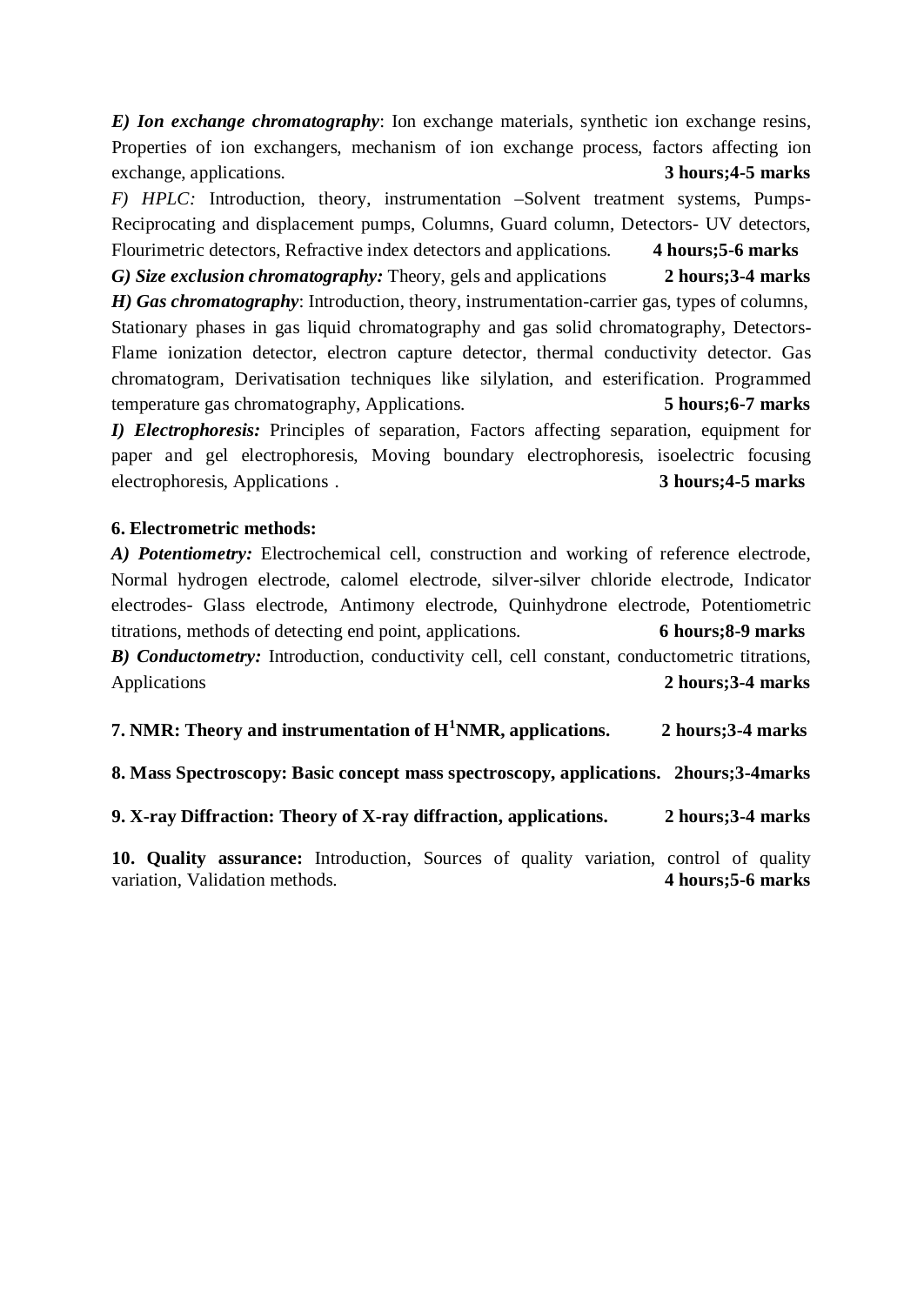### **INSTRUMENTAL AND BIOMEDICAL ANALYSIS (PRACTICALS) 75 hours ; 3 hours/week**

#### *Note: At least 18-19 experiments to be covered from the following list*

- 1. Calibration of UV-Visible spectrophotometer
- 2. Determination of absorption maxima for a given solution of the drug\*
- 3. Determination of isobestic point\*
- 4. Separation and identification of amino acids by paper chromatography\*
- 5. Separation and identification of alkaloids by thin layer chromatography\*
- 6. Separation and Identification of Dyes by radial paper chromatography\*
- 7. U.V. Spectrometric determination of Ibuprofen tablets\*
- 8. U.V. Spectrometric determination of Paracetamol tablets\*
- 9. Colorimetric estimation of Ferrous ions using 1, 10 Phenanthroline\*\*
- 10. Colorimetric estimation of Sulphanilamide using N-1-Napthyl Ethylene Diaminedihydrochloride\*\*
- 11. Colorimetric estimation of salicylic acid\*\*
- 12. Assay of Dextrose injection by colorimetry\*\*
- 13. Estimation of quinine sulphate by fluorimetry\*\*
- 14. Estimation of Riboflavine by fluorimetry\*\*
- 15. Quenching of Quinine fluorescence by iodide ions\*
- 16. Conductometric titration of Benzoic acid with NaOH\*\*
- 17. Potentiometric titration of HCl with NaOH\*\*
- 18. Determination of chloride and sulphate in calcium gluconate by Nepheloturbidimetric analysis\*\*
- 19. Infrared spectral peaks identification of samples with different functional groups such as -COOH, -COOR, CONHR, -NH2 , -NHR, -OH,-CHO,-C=O\*
- 20. Determination of Sodium / Potassium by flame photometry\*\*

## **Note: \*\* Denotes major experiments \* Denotes minor experiments**

| <b>Total</b>                                       | 70 Marks |
|----------------------------------------------------|----------|
| 4. Viva voce                                       | 10 Marks |
| 3. Minor experiment (Experiment indicated by $*$ ) | 20 Marks |
| 2. Major experiment (Experiment indicated by**)    | 30 Marks |
| 1. Synopsis                                        | 10 Marks |

#### **SCHEME OF EXAMINATION**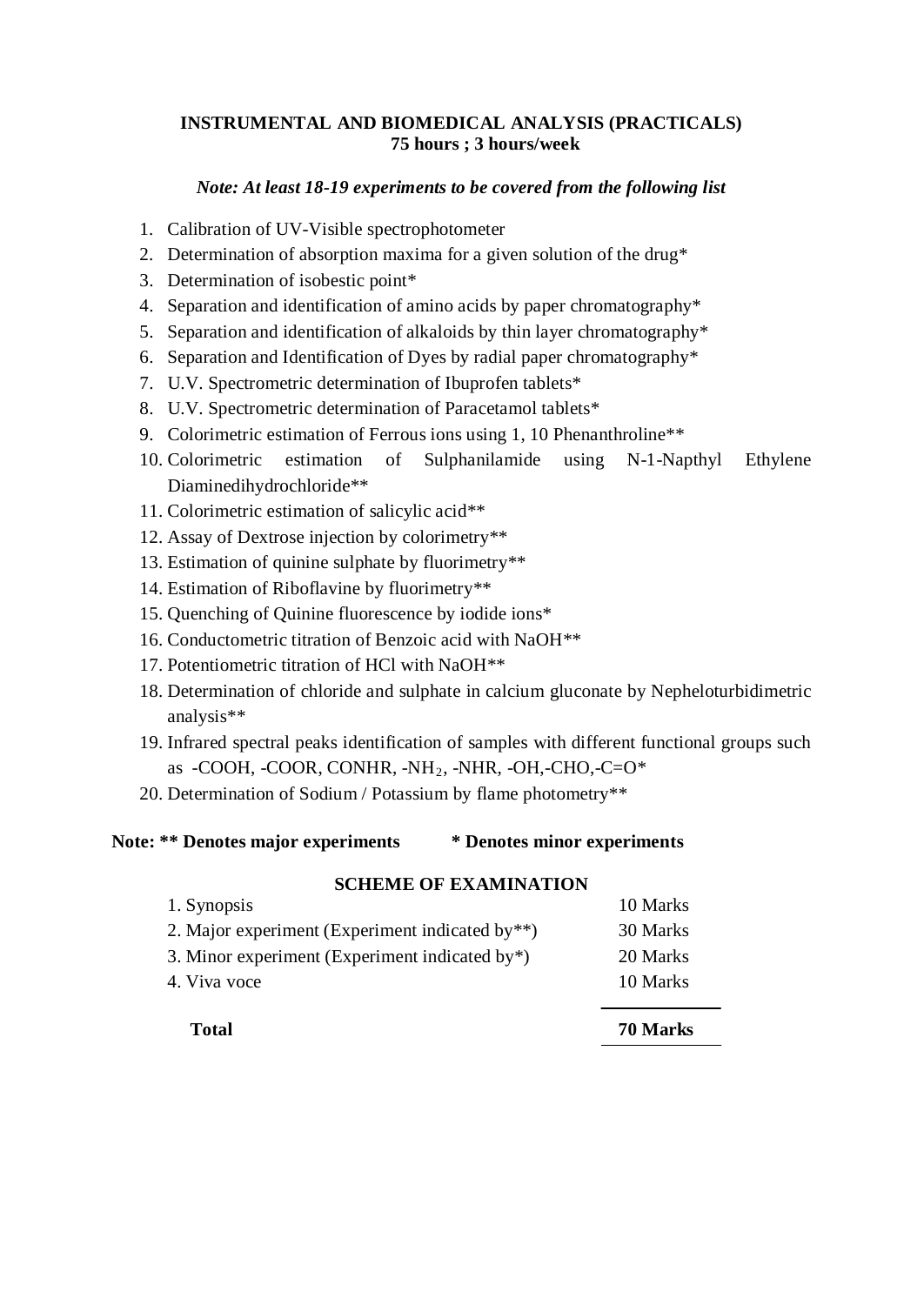### **INSTRUMENTAL AND BIOMEDICAL ANALYSIS REFERENCE BOOKS (THEORY)**

Latest editions and all volumes of

- 1. Hobarth Willard, Lynne L. Merritt, John A. Dean & Frank A. Settle Jr, Instrumental methods of analysis, 6 edition, CBS Publishers & Distributors, New Delhi
- 2. Skoog and West, Pharmaceutical Analysis
- 3. Kennith A. Connors, A Text book of Pharmaceutical analysis, 3 Edition, John Wiley & Sons, NewYork (1982)
- 4. Instrumental approach to chemical analysis AK Srivatsava, PC Jain, S Chand publishers
- 5. A.I. Vogel, Text book of Quantitative chemical analysis, ELBS/ Longman, London
- 6. Stahl.E , Thin layer chromatography-A Hand book, Springer verlag, Berlin
- 7. Leon Lachman, Lieberman, and J.L.Kanig, Theory and practice of industrial pharmacy
- 8. Y.R Sharma, Organic spectroscopy

### **INSTRUMENTAL AND BIOMEDICAL ANALYSIS REFERENCE BOOKS (PRACTICALS)**

Latest editions and all volumes of

- 1. Garratt. D.C. Quantitative analysis of drugs, 3 edition, CBS Publishers & Distributors, New Delhi.(2001).
- 2. Melean. C.E., Kiser.R.W., Problems and experiments in instrumental analysis.
- 3. Beckett A.H., Stenlake J.B, Practical Pharmaceutical Chemistry, 4 edition, The Athlone Press, London.
- 4. KennithA.Connors, A Text book of Pharmaceutical analysis, 3 edition , John Wiley & Sons, NewYork (1982),.
- 5. Hobarth Willard, Lynne L. Merritt, John A. Dean , Frank A. Settle Jr,, Instrumental methods of analysis, 6 edition, CBS Publishers & Distributors, New Delhi.
- 6. Indian Pharmacopoeia, Vol I & II , , Ministry of Health & Family welfare, Govt. of India, Published by Controller of the Publications, New Delhi, 1996.
- 7. United States Pharmacopoeia.
- 8. British Pharmacopoeia.
- 9. Alfonso R. Gennaro, Remington's: The Science & Practice of Pharmacy, Vol I & II Lippincotts Wiliams & Wilkins.
- 10. Higuchi T & Hanssen E.B., Text Book of Pharmaceutical Analysis, A Wiley Inter science Publications.
- 11. William Kemp, Spectroscopy methods, ELBS.
- 12. John R. Dyer, Applications of Absorption spectroscopy of organic compounds, Prentice Hall of India Pvt. Ltd., New Delhi.
- 13. R. M. Silverstein, G. Clayton, Terence C. Morill, Spectrometric identification of organic compounds, John Wiley & Sons, New York.